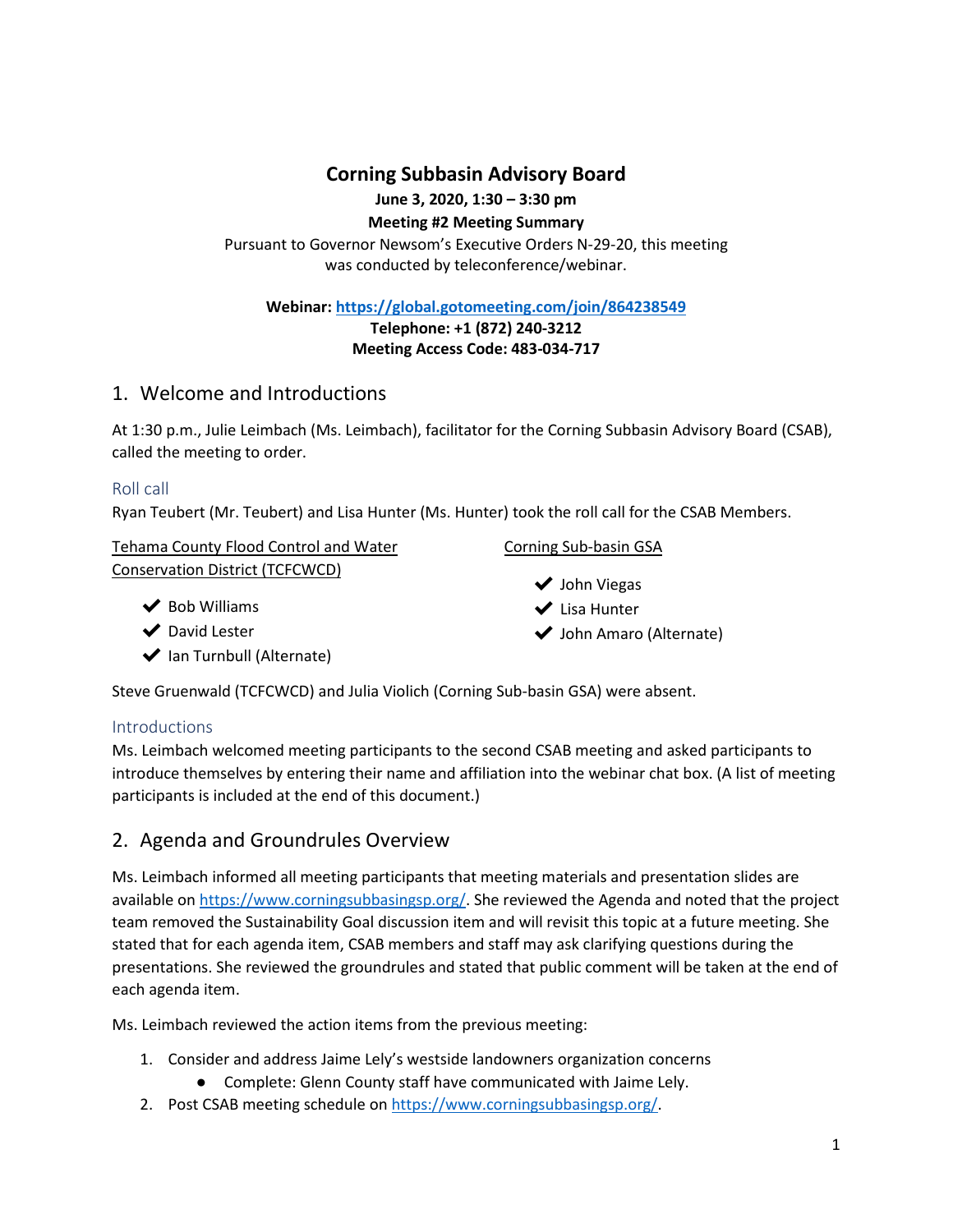● Complete: The meeting schedule has been posted online and can also be downloaded as a pdf file.

## Public Comment for Items Not on the Agenda

● There was no public comment at this time.

## Action Item: Approval of the Meeting Summary

John Amaro (Mr. Amaro) made the motion: *The CSAB approves the CSAB April Meeting Summary.* Ms. Hunter seconded the motion. Ms. Leimbach opened discussion and hearing no discussion, called a vote.

Roll call vote:

- Tehama County Flood Control and Water Conservation District (TCFCWCD)
	- o Bob Williams Aye
	- o David Lester– Aye
	- o Ian Turnbull (Alternate) Aye
- Corning Sub-basin GSA
	- o John Viegas– Aye
	- o Lisa Hunter– Aye
	- o John Amaro (Alternate) Aye

The Board unanimously approved the motion with a 6-0 vote.

# 3. Hydrogeologic Conceptual Model and Groundwater Conditions

Lisa Porta (Ms. Porta), Montgomery & Associates, provided an overview of the Hydrogeologic Conceptual Model and Groundwater Conditions.

## Corning Subbasin Plan Area

Ms. Porta reviewed the Corning Subbasin Plan Area and highlighted the following points:

- The project team is coordinating with the five neighboring subbasins (Red Bluff Subbasin, Los Molinos Subbasin, Vina Subbasin, Butte Subbasin, Colusa Subbasin) to manage groundwater within the context of the Greater Sacramento Valley.
- Corning Subbasin land use is primarily private agricultural land and native vegetation.
- Inactive eucalyptus orchard shows potential land use change in the center of Corning Subbasin (DWR land use data from *2016 California Statewide Agricultural Land Use*).
- High levels of groundwater use in the agricultural parcels (2014 water use data a dry year).
- For the purposes of the GSP, groundwater and surface water use patterns should be compared across dry and wet years.
- The project team is working with water districts to compile data that will be used for the GSP and will coordinate with the appropriate entities for tribal, state, and federally managed lands.

### CSAB Discussion

Board members made the following comments: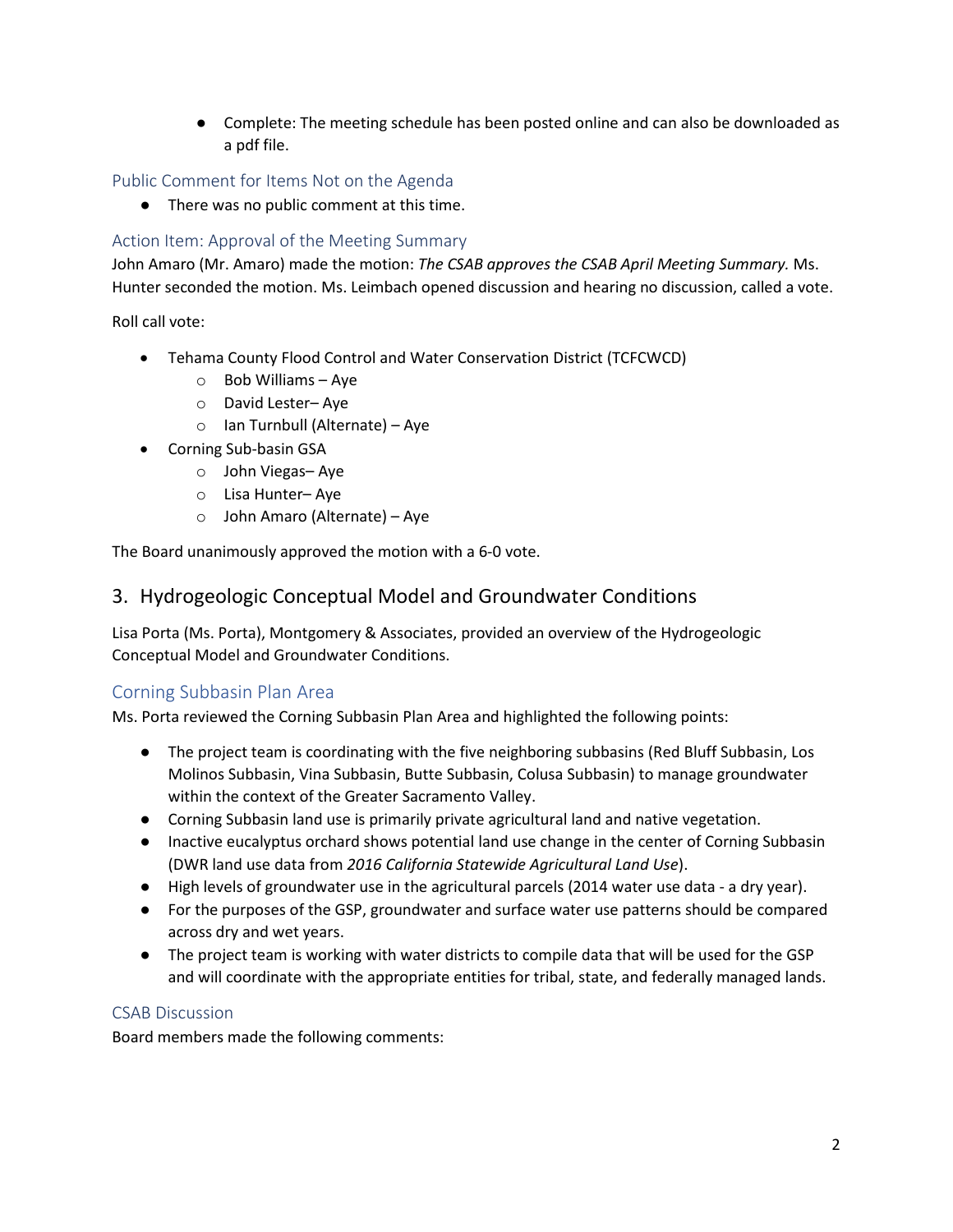- Water Use (slide 9): Correction of the surface water use data; the region around the Capay Landowners Association lands to the west of Orland Unit Water Users Association does not use surface water anymore.
	- o Ms. Porta Thank you for this feedback and information. The project team will double check this data from DWR.
- Water Districts (slide 10): Correction on active water districts; Capay Rancho Water District is no longer active (became inactive in the 1970s).
	- $\circ$  Ms. Porta The mapped data are also from DWR. Thank you for this information. We will revise this map.

### Public Comment

- Brandon Davison (Mr. Davison) introduced himself as the DWR representative for GSP development. He asked if there is a data gap for water use for Tehama County right across the Glenn County boundary line.
	- $\circ$  Ms. Porta The map of water source data aligns with land use patterns, and it appears that this area is not currently actively farmed.

## Hydrogeologic Conceptual Model (HCM)

Ms. Porta provided an overview of select HCM components, based on the DWR guidance (2016 Best Management Practice for Hydrogeologic Conceptual Models):

- The HCM is an important tool for building a three-dimensional understanding of the basin, computing water budgets, and creating models.
- Soil characteristics
	- o Soil Types Much of the Corning Subbasin surface soils are considered to have "slow" or "very slow" infiltration rates.
	- o Potential Recharge Areas Much of the Corning Subbasin soils have been classified as having "very poor" potential for recharge. There is better recharge potential in the northern and southeast regions.
	- o Natural Discharge areas Most of the discharge areas are classified natural communities associated with groundwater wetlands or vegetation, which will be important for the development of Sustainable Management Criteria (SMC) on surface water depletion, as they relate to groundwater dependent ecosystems.
- There is not a distinct aquitard layer identified in this Subbasin, because there is no continuous impervious layer. The resulting mix of deposits allows water to flow vertically between geologic layers.
- Designation of Principal Aquifer
	- $\circ$  Technical consultant team recommends identifying one principal aquifer for the Corning Subbasin GSP development (thin quaternary alluvium and interlayered Tehama/Tuscan formations).
	- $\circ$  The recommended principal aquifer encompasses the subsurface geologic units used for most domestic supply and production wells.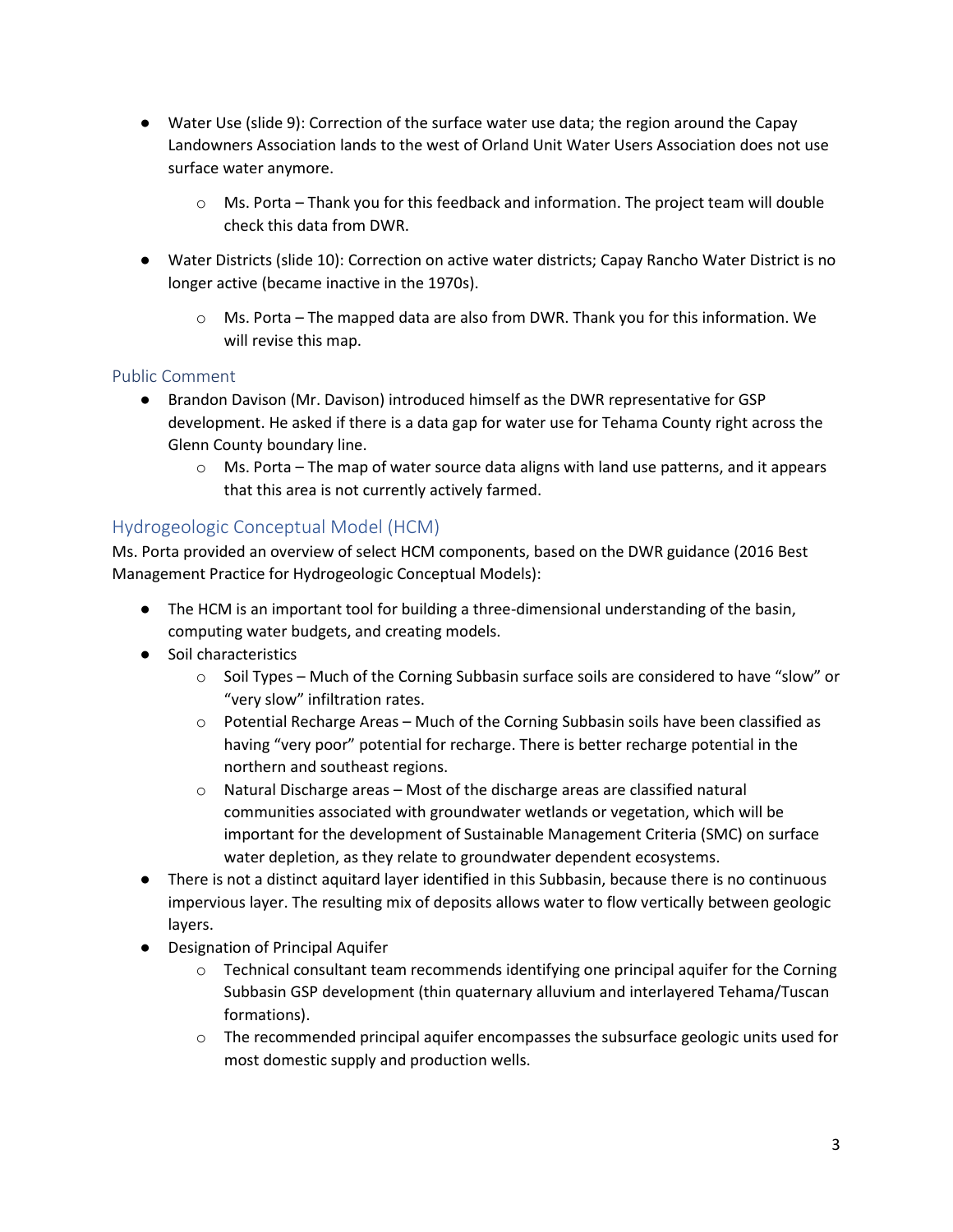o The deeper Princeton Valley Fill layers are less viable for water use than the units above - indicated by green on the diagram - as they are brackish and salty. And it becomes more expensive to pump and treat this water for use.

#### CSAB Discussion

Board members made the following comments:

- Development of Geologic Cross Sections (Slide 19):
	- o Ms. Porta They were developed by DWR using well logs and interpolating information from well driller logs.
- Management of principal aquifer should take into account localized recharge issues in the Tehama and Tuscan aquifers. There are localized concerns in the Tuscan layer in the southeastern portion of the Subbasin. Monitoring well data at different depths show differences between the two geologic layers.
- Question regarding the recommended consideration of interconnection between Tehama and Tuscan aquifers. There are studies on recharge including: 1) 2013 Glenn County Groundwater Reliability and Recharge Pilot Project Summary Report and 2) 2010 Butte County Lower Tuscan Aquifer Recharge Study. (Recommendation to speak with Thad Bettner on this topic.)

For example, in the southern part of the subbasin, a lot of domestic and agricultural wells are completed to depths of 200-ft. or less. If there are problems in the Tuscan and you're managing as one aquifer, what is going to be the effect on the aquifers that are not adversely affected?

- $\circ$  Ms. Porta For the purposes of the HCM, this group is looking at a basin-wide analysis. Though some areas of the geologic layers are more connected than others, we do not currently have enough information to make distinctions between more than one principal aquifer at a basin-wide scale.
- $\circ$  Ms. Porta We want the GSP to recognize the potential regional impacts and effects on the basin-wide aquifer, and we will come back to this in a future Sustainable Management Criteria discussion. These geological formations could be studied in the future to better refine our understanding.
- Staff asked how the HCM will address the Stony Creek fill area and separation of geologic layers?
	- o Ms. Porta –The HCM documentation includes additional information and a cross-section for the Stony Creek fill area. Generally, water is not disconnected between different layers. The different colors only indicate different geologic units, not different aquifers. We can take another look when we discuss management areas.
- Staff inquired about how the Vina and Wyandotte Subbasins are looking at one principal aquifer, but Butte and Colusa are potentially looking at designating more than one principal aquifer.
	- $\circ$  Ms. Porta –We are reviewing the definition for principal aquifer and will request more input from DWR as needed.

### Public Comment

● Mr. Davison – Comment on the principal aquifer. [In follow up email after the meeting, DWR recommended review of the HCM Best Management Practices document for better understanding of Principal Aquifer requirements.]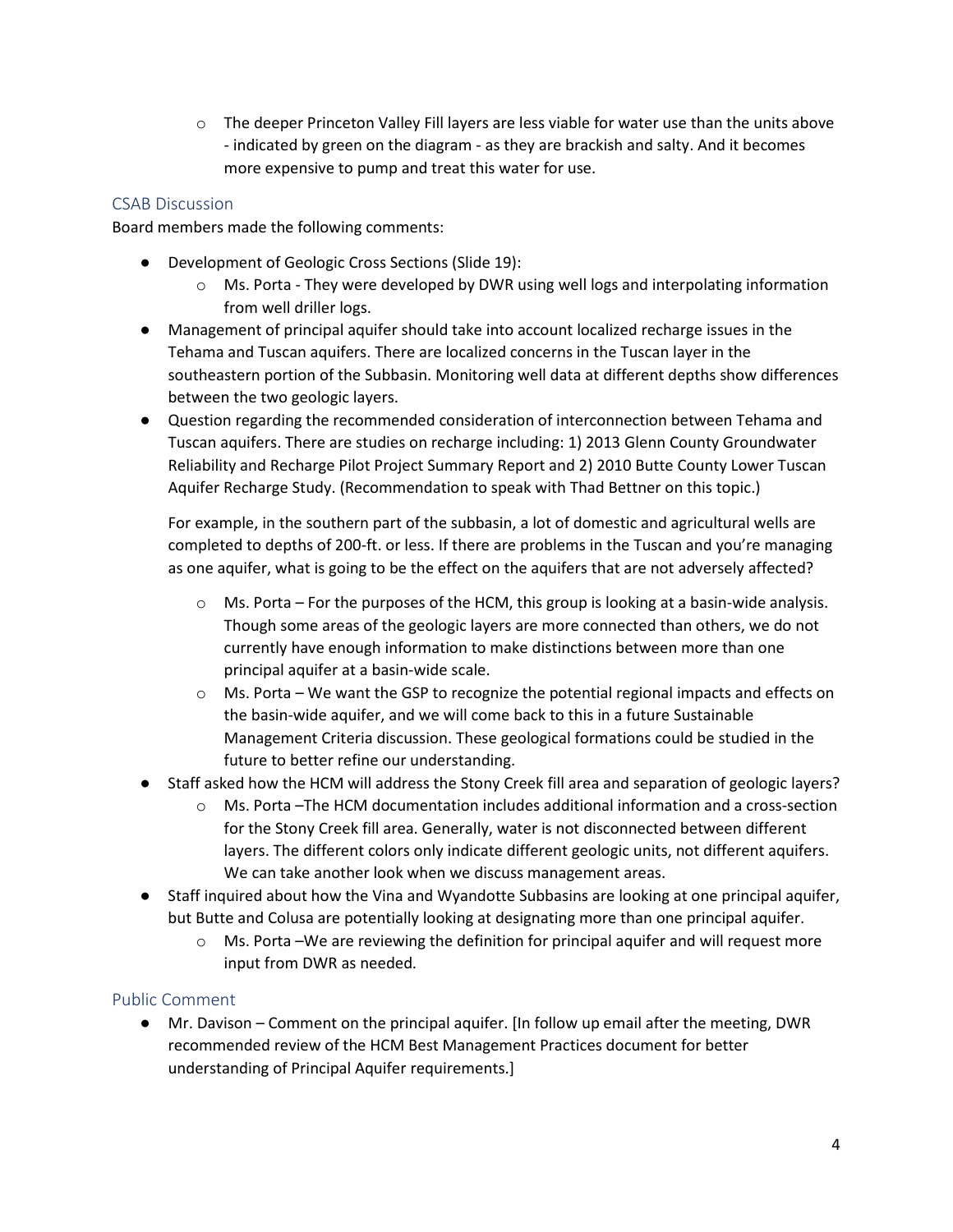# Historic and Current Groundwater Conditions

Ms. Porta then proceeded to review groundwater conditions for three select sustainability indicators, highlighting the following key points:

Chronic lowering of groundwater levels

- Groundwater Contours Higher water table level before agricultural pumping season (spring 2018) than after the agricultural pumping season (fall 2018).
- Change in groundwater elevations Water levels decline in response to recent drought and then increase for several years after the drought.
- Key Wells for Water Level Analysis Further analysis planned for areas where water levels have changed.
- Water Level Trends
	- o East Water levels declined about 20 feet from 2006 levels and are recovering slightly since the drought.
	- o West Water level decline since 2006, similar to eastern area.
	- $\circ$  South Water levels are relatively stable, in part due to recharge from surface water. In this region, wells are shallower and there is more surface water use.
- Vertical Gradients at clustered wells
	- $\circ$  East Gradients are downward; pumping takes place in the deeper portions of the basin.
	- o West Less pronounced gradients; water level declines.
	- $\circ$  South Less pronounced gradients; water levels have not declined or changed as much relative to other areas in the subbasin.

### Land subsidence

- Generally, there is no measurable inelastic subsidence observed in the Subbasin; except in one area north of Orland where subsidence has been measured at 0.29 ft (magnitude larger than the 0.17 feet measurement error) that is not reflected in the 2015-2019 DWR satellite surveys.
- Elastic subsidence has been measured at an extensometer in the southeastern portion of the Subbasin; this will not affect long-term management in this area because small changes are temporary and seasonally driven.

Groundwater quality overview

- Water quality is generally good in the Corning Subbasin.
- Point Source Pollution: Open Cleanup Sites It is important that projects and management actions consider the location of these open sites and do not impact them.

### CSAB Discussion

The Board members had the following comments and questions:

- Vertical Gradient East (slide 33): Are you looking at the differences between the green and blue data lines or the orange and blue data lines?
- Ms. Porta This graph shows that one area, the orange line, is not as affected by pumping at depths as the others. Other wells are more connected. The shallow monitoring well perforates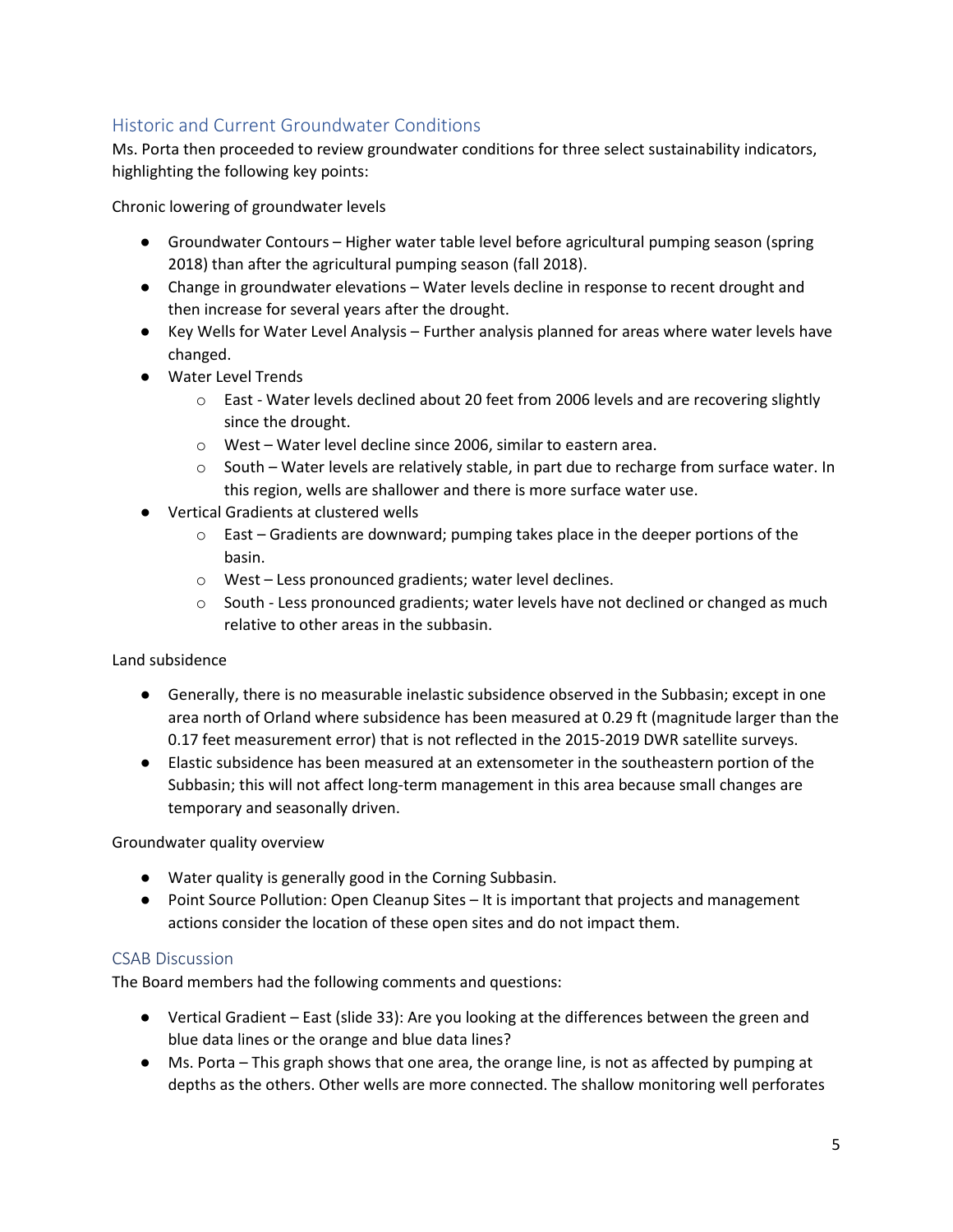at about 25 feet and is a bit of an anomaly at 70 feet deep. The 130-140 foot intermediate wells in the east might track closer to the middle data lines and deeper 500-900 foot wells.

### Public Comment

● Jaime Lely – Glad the Board is discussing different needs and management areas. She added that areas of the subbasin that aren't shown in the geological studies and a one-size-fits-all approach may not be appropriate for the extreme western portion of the Corning Subbasin.

## Selection of Modeling Platform

Ms. Porta provided an overview of integrated modeling platforms, highlighting the following key points:

- This modeling tool will not be perfect and will be refined as monitoring data from GSP implementation is available.
- The three reviewed modeling platforms all fulfill the following SGMA criteria: (1) include publicly available supporting documentation, (2) be based on field or laboratory measurements and calibrated against site-specific field data, (3) and use public-domain open-source software.
- The technical team, Montgomery & Associates, recommended the GSAs in the Corning Subbasin select the C2VSim-FG Beta2 model (or Version 1, if released in time by DWR to be used to develop the GSP), which is also being used by Colusa Subbasin.

#### CSAB Discussion

CSAB Board and the technical team discussion produced the following key points:

Model Comparisons

- C2VSim-FG Beta2 Modeling Characteristics
	- o Covers the entire Central Valley.
	- o DWR developed and tested for a couple years and released Beta2 in 2019. Beta2 is undergoing refinements and calibration and Version 1.0 is scheduled to be released in July 2020.
	- $\circ$  Team anticipates that some changes to the current model will be needed; assume full recalibration will not be needed.
	- o More general approach to layering and geology.
- SVSim Beta1 Modeling Characteristics
	- o Sacramento Valley specific model.
	- $\circ$  DWR developed and released to the public but has not tested fully. May become model of choice for the Sacramento Valley, once fully tested and vetted.
	- $\circ$  Assume needed more extensive review/revision and recalibration of this newer and untested model.
	- $\circ$  Finer spatial discretization (more nodes) and more layering but is only as good as the input data. Many input data will be the same between the two models.
- Either of these models would be appropriate for the GSP. We might not see many differences between the two models for the GSP water budget and water management sections.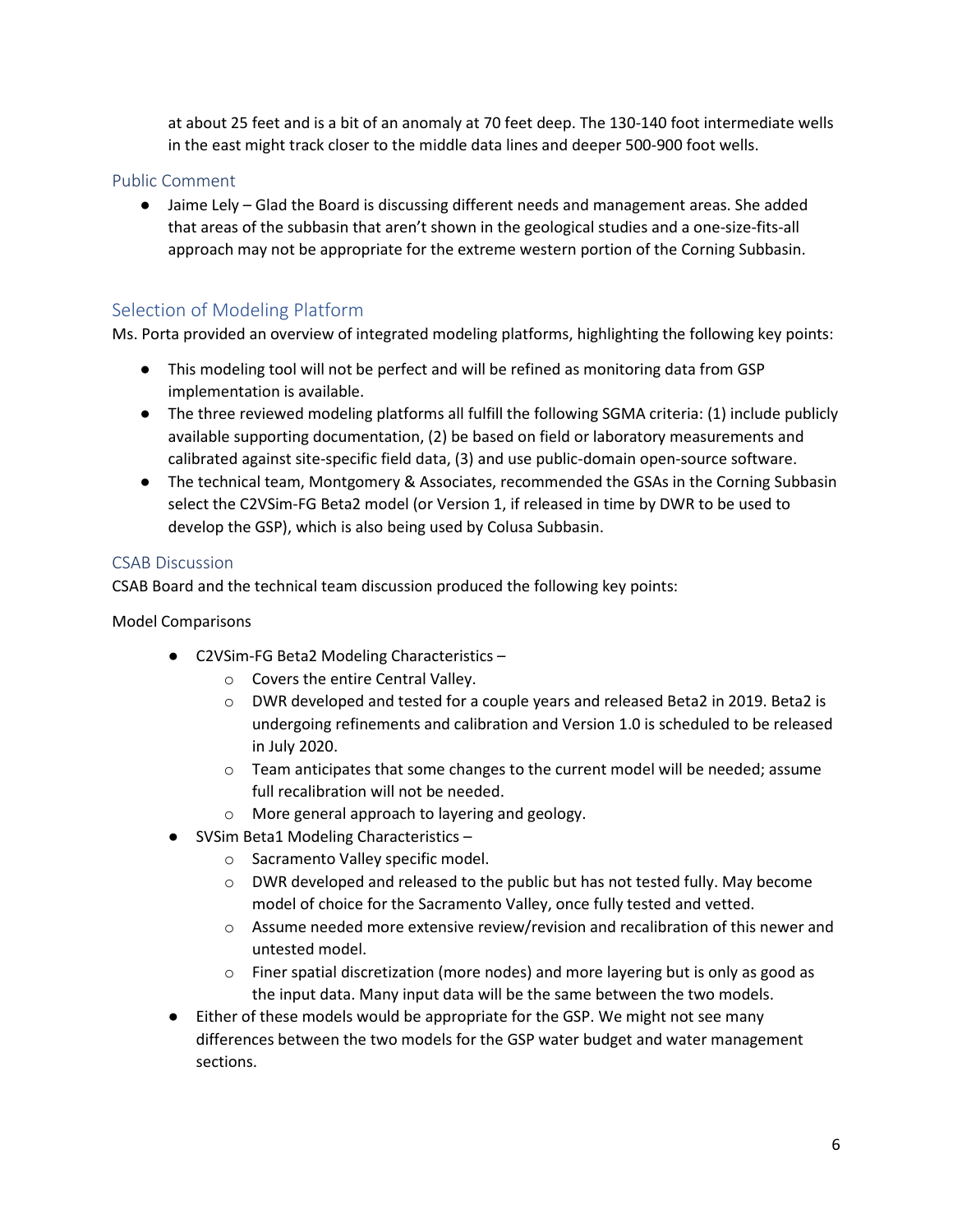- We can calculate the inflow and outflow of each of the subbasins, to compare estimates between Corning and Butte Subbasins, for example, which will be good enough for a basinwide approach.
- Summary of Model Characteristics (slide 49): DWR models assign shapes for different elements. "38-1,102 Ac" and "3.7-1,297 Ac" indicate the minimum and maximum sizes of the cells.

Interbasin coordination - different models for different basins

- Some adjacent basins are using the same model and are others are using a different model, but what is really important is that the basins use the same modeling code, which supports use of the same numerical approach to how water and flow is calculated in the cells.
- It could be a more challenging comparison between nine layers in SVSim Beta1 and four layers in C2VSim-FG Beta2, but we can coordinate and compare water budgets and interbasin flow.

Tehama County - Approach for the other GSPs

- Financial resources play a role in selecting a modeling platform and coordinating between basins.
- Tehama County has doubled its integrated groundwater modeling budget using Prop 68 funds, which enables the technical team to invest in SVSim Beta1 review and refinements.
- Tehama County's initial plan for model development and interbasin coordination is to 1) extend the model boundaries 5 miles wide in every direction and 2) continue to work as closely as we can with Corning Subbasin technical team (Montgomery & Associates).
- Tehama County is adding budget to fund the Corning Subbasin technical team (Montgomery & Associates) to coordinate more with the Tehama County Subbasins technical team (Luhdorff & Scalmanini team). The teams are collaborating.

### Public Comment

● There was no public comment.

### Action Item: Make a recommendation to GSAs on modeling platform

Mr. Turnbull proposed the motion: *The CSAB recommends that the GSAs use the C2VSim Beta2 modeling platform. Mr. Amaro seconded the motion.*

Ms. Leimbach restated the proposed motion to include use of Version 1.0 of the model if available in time for GSP development and opened discussion. Board members discussed the following key points:

- Even if the GSAs used the same modeling platform, the models would produce different results because each group will make different changes in the platform. Coordination on assumptions for input to the models will be important. For example, each model should have the same boundary conditions and reflect changes made in each other's models at those boundaries.
- It won't be a problem if Corning Subbasin is using C2VSim-FG Beta2 and the rest of Tehama County is using SVSim Beta1. Each subbasin technical team will calculate recharge and outflow numbers for their subbasin

and make assumptions based on the hydrology inputs from other basins. The teams will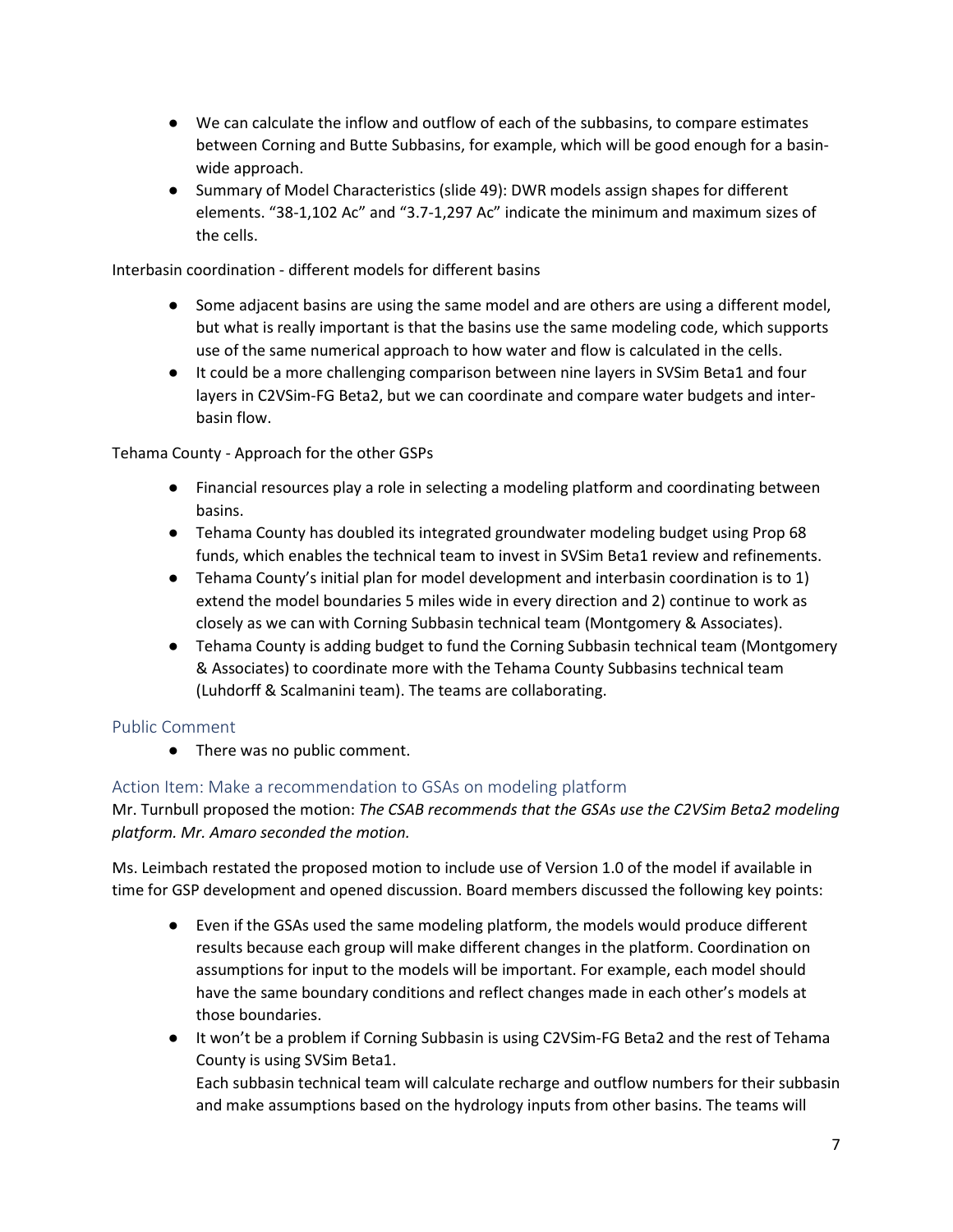need to come to some agreement on assumptions for their model inputs and check model outputs at the boundary and hopefully they will be within a reasonable range (10% or so).

- SVSim Beta1 is not ready yet. The GSAs may want to do alpha and beta testing of the model in the future.
- The C2VSim-FG beta version 1 that will be released in July. If DWR releases version 1 later than July, then we will use Beta2, which is currently available for use. M&A verified that the changes between the beta version and version 1 are not significant, but the team will double check.

Ian Turnbull accepted a proposed modification to his motion: *The CSAB recommends to the GSAs to use the C2V-FG model version 1 if it comes out within one month. If version 1 comes out after one month, then the GSAs will use the Beta2 version.* Mr. Amaro seconded the motion.

Ms. Leimbach restated the modified motion and opened discussion. Hearing no discussion, she called the CSAB members to a vote.

Roll call Vote:

- Tehama County Flood Control and Water Conservation District (TCFCWCD)
	- o Bob Williams Aye
	- o David Lester– Aye
	- o Ian Turnbull (Alternate) Aye
- Corning Sub-basin GSA
	- o John Viegas– Aye
	- o Lisa Hunter– Aye
	- o John Amaro (Alternate) Aye

The Board members unanimously approved the motion with a 6-0 vote.

### Review Status of GSP Technical Work and GSP Sections Development

Ms. Porta provided an overview of the status of the GSP technical work and GSP sections development, highlighting the following key points:

- The primary focus for the technical team is currently the integrated model review and modifications, that will be described and documented in a technical memorandum that will be attached to the GSP.
- The technical team plans to write, gather feedback, and revise one section of the GSP at a time.
- The Kearns & West facilitation team will document stakeholder comments for the GSP.

### Next Steps

### Agenda Items for Upcoming Meetings

Ms. Porta stated that agenda items for the next CSAB Meeting include draft water budgets and model revisions.

#### Action Items Review

Ms. Leimbach reviewed the following action items: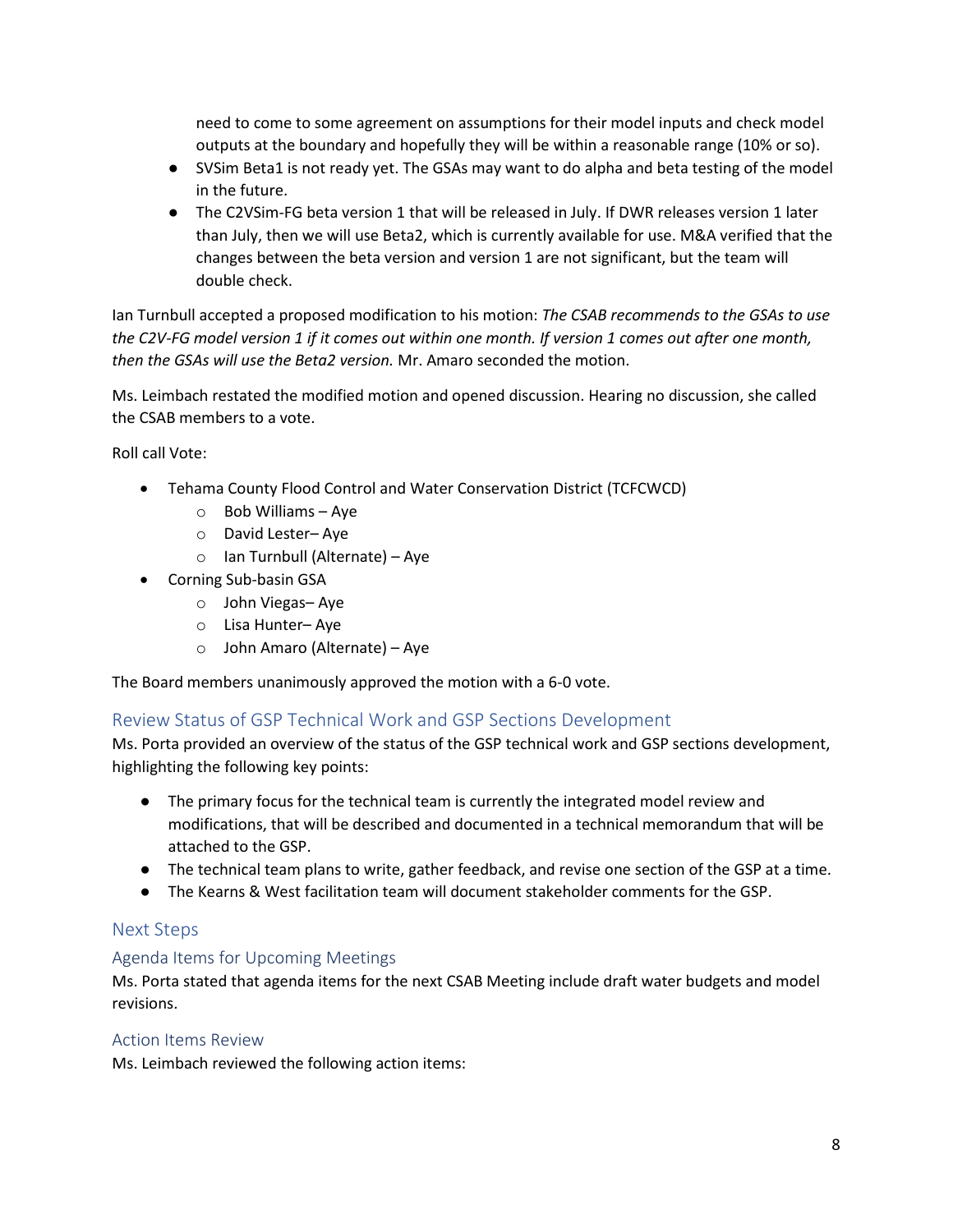- 1. Remove Capay Rancho Water District from water district map, they have been inactive since the 1970s
- 2. Review the water use map data and modify, as needed, based on board input Technical team
- 3. Review Principal Aquifer definitions and additional information and modify as appropriate Technical team

### Adjourn

Ms. Leimbach noted that the end of the agenda has a schedule of topics and objectives, which will be updated for each future meeting. Hearing no further comments from Board members, staff, or the public, she adjourned the meeting at 3:26 p.m.

## Meeting Participants

#### CSAB Members

- Lisa Hunter, Corning Sub-basin GSA
- John Viegas, Corning Sub-basin GSA
- John Amaro (Alternate), Corning Sub-basin GSA
- David Lester, Tehama County Flood Control and Water Conservation District (Groundwater Commissioner)
- Bob Williams, Tehama County Flood Control and Water Conservation District (Board Member)
- Ian Turnbull (Alternate), Tehama County Flood Control and Water Conservation District (TAC Member)

### Other Participants

- Ryan Teubert, TCFCWCD (Manager)
- Nichole Bethurem, TCFCWCD
- Todd Hamer, Tehama County Groundwater Commission
- Sharla Stockton, Glenn County
- Thad Bettner, GCID
- Jaime Lely, landowner
- Dana Pressley, landowner
- Mike P., Ollenber Farms Capay
- Bernadette Boyle, LSCE
- Eddy Teasdale, LSCE
- Nick Watterson, LSCE
- Hilary Reinhard, Provost & Pritchard
- Brandon Davison, DWR
- Matt Brady
- Steve Gruenwald, TCFCWCD (Private Citizen)
- Charles Brush

### Consultants and Project Team

- Lisa Porta, Montgomery & Associates
- Peter Dennehy, Montgomery & Associates
- Julie Leimbach, Kearns & West